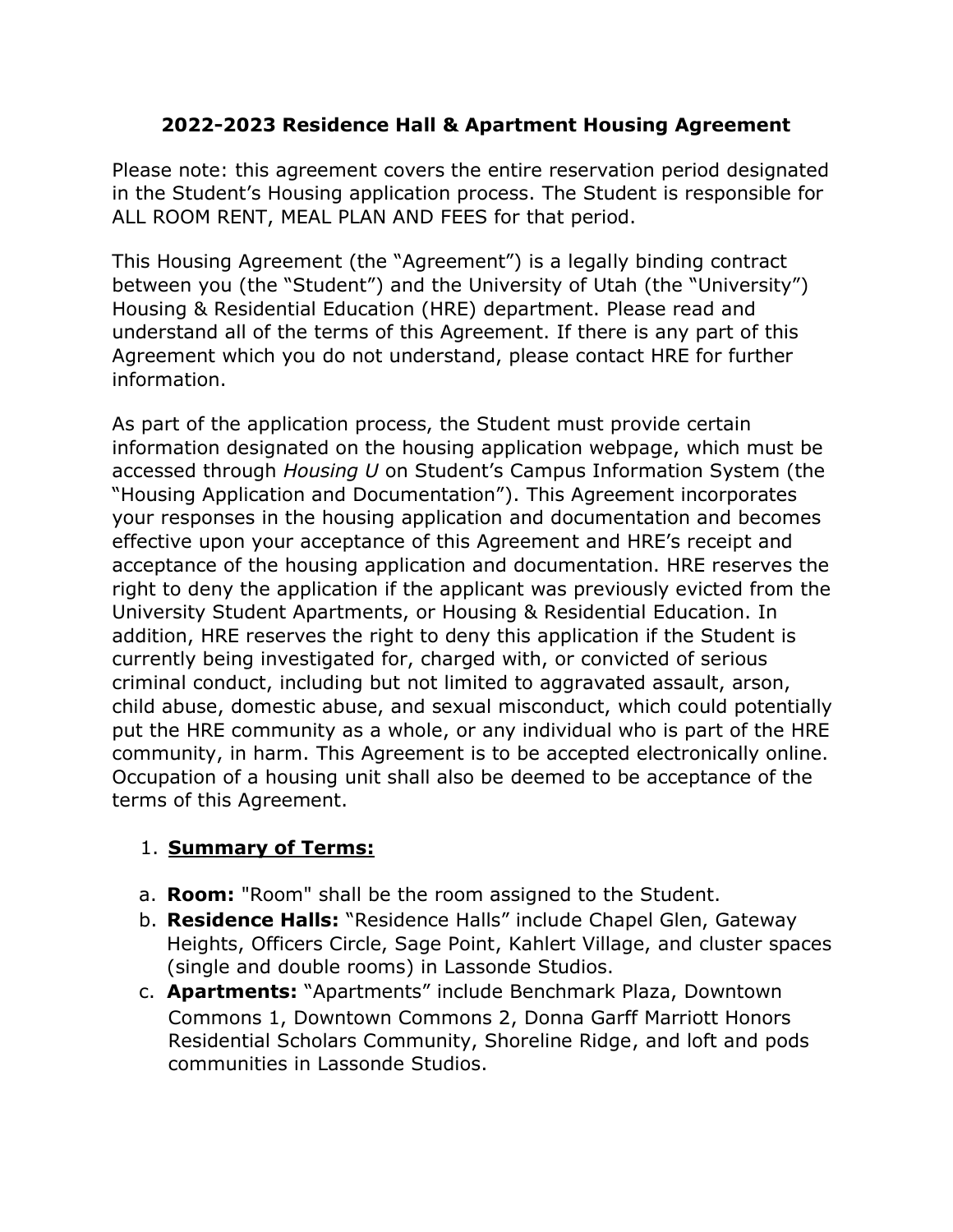- d. **HRE Facilities:** "HRE Facilities" include all buildings owned and/or managed/leased by HRE in which students reside.
- e. **Rates & Dates Sheet:** the "Rates & Dates Sheet" is a form that is published on HRE's website at https://housing.utah.edu/applyreserve/rates-n-housing-account/ for each academic year and summer semester. The Rates & Dates Sheet is published for residence halls and apartments, and includes important information about the specific rates and dates applicable to this contract and MUST be read in order for the Student to fully understand their rights and obligations under this contract.
- f. **Reservation Period:** a "Reservation Period" is selected in the housing application process and is either:
	- i. The full academic year, including fall and spring terms, for students who reserve housing that would start at the beginning of fall semester or during fall semester
	- ii. The spring semester only, for students who reserve housing for spring academic semester only
	- iii. The summer term only, for students who reserve housing for summer semester only.

Accordingly, the Student is responsible for ROOM RENT, MEAL PLAN AND FEES for either:

- (a) The full academic year as described in the Summary of Terms
- (b) The spring semester only as described in the Summary of Terms
- (c) The summer term only as described in the Summary of Terms
- g. **Commencement Date:** "Commencement Date" shall be either:
	- i. Fall semester move-in day, if the Student reserves housing for the full academic year
	- ii. Spring semester move-in day, if the Student does not live on campus during fall semester and reserves housing for only the spring academic semester
	- iii. Summer semester move-in day, if the Student reserves housing for only the summer academic semester
	- iv. An agreed upon date between the Student and HRE. A student moving in after the previous commencement date is responsible for the remainder of the contract.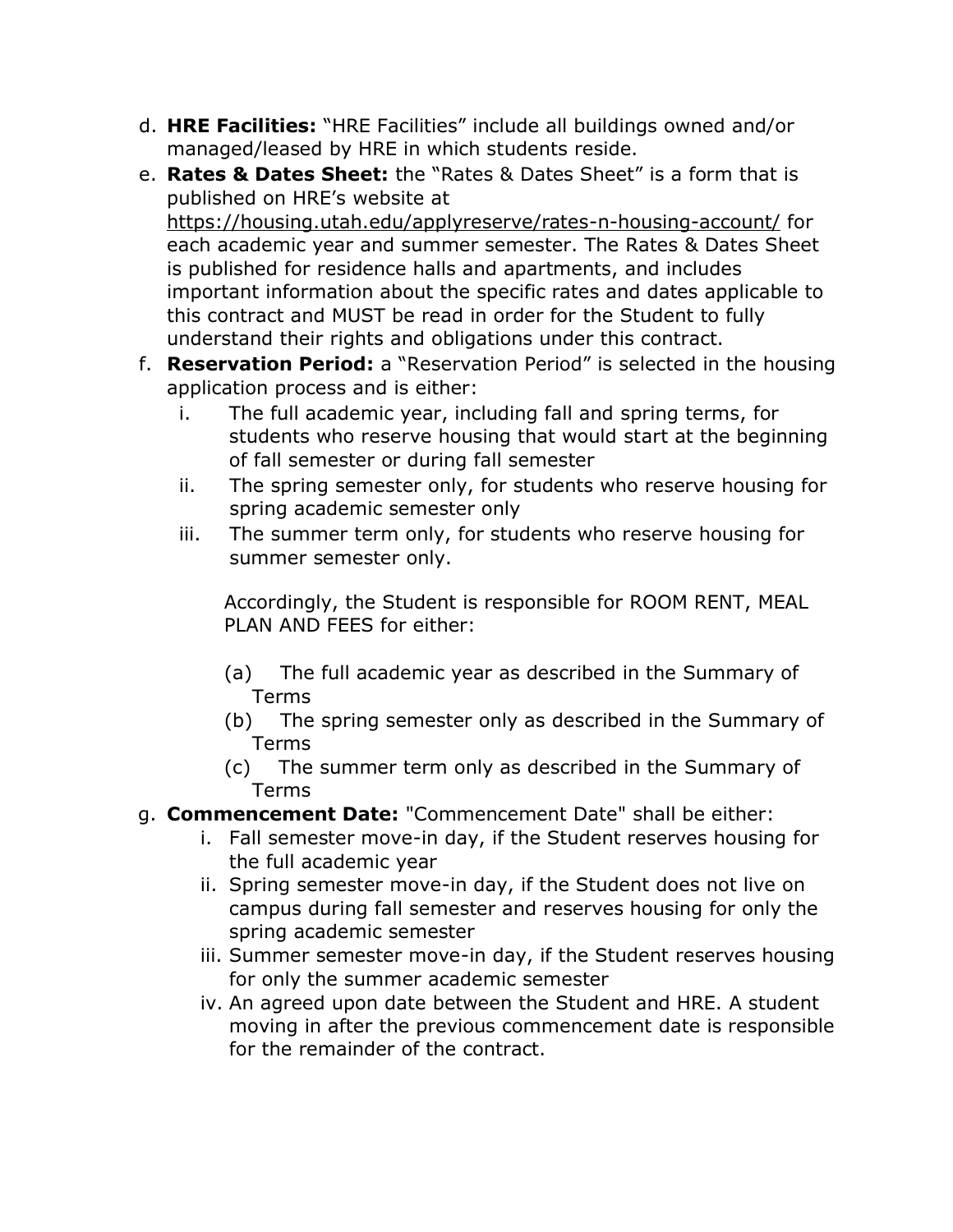Each "Move-In" date is listed on the appropriate Rates & Dates Sheet

- h. **Expiration Date:** "Expiration Date" shall be either:
	- i. Move-out day for the spring semester, if the Student reserves a room for the academic year or spring semester only.
	- ii. Move-out day for the summer semester, if the Student reserves a room for only summer semester.
	- iii. Each "move-out" date is listed on the appropriate Rates & Dates Sheet.
- i. **Execution Date:** "Execution Date" shall be the date and time this contract was electronically agreed to online as evidenced by the time and date stamp.
- j. **Cancellation Deadlines:** "Cancellation Deadline" shall be the dates listed on the appropriate Rates & Dates Sheet.
- k. **Fees:** The following charges (the "fees") must be paid by the Student:
	- i. Rent Fees: Rent due as listed on the Rates & Dates Sheet.
	- ii. Meal Plan Fees: Students living in the residence halls are required to purchase a meal plan. Students in apartments are not required to purchase a meal plan, but may opt to do so. The Student will be able to select and purchase a meal plan as part of the reservation process. Meal Plan fees are due as listed on the Residential Meal Plans Rates & Dates Sheet found here https://www.housing.utah.edu/apply-reserve/rates-n-housingaccount/
	- iii. Dues: Non-refundable dues are due at the start of each semester including, but not limited to, RHA fees and LLC dues.
	- iv. Application Fee: The non-refundable, one-time application fee is \$130. Payment of this fee does not guarantee you a room.
	- v. Reservation Fee: is \$200 and is applied towards termination fees prior to occupancy as applicable and/or first month's rent.
	- vi. Termination/Cancellation Fee: is determined by the Termination/Cancellation Fee Schedule posted on the HRE website, detailed in *Section 19* of this document and as explained on the Rates & Dates Sheet.
- l. **Additional Charges:** Charges are established from time to time by HRE for incidental costs including, but not limited to, lock changes, common area damage, public vandalism, repair of damaged property, etc. Charges will change based on the different properties.
- m. **Due Dates**: Due dates for the Rent Fees, Meal Plan Fees and Dues are listed on the appropriate Rates & Dates Sheet.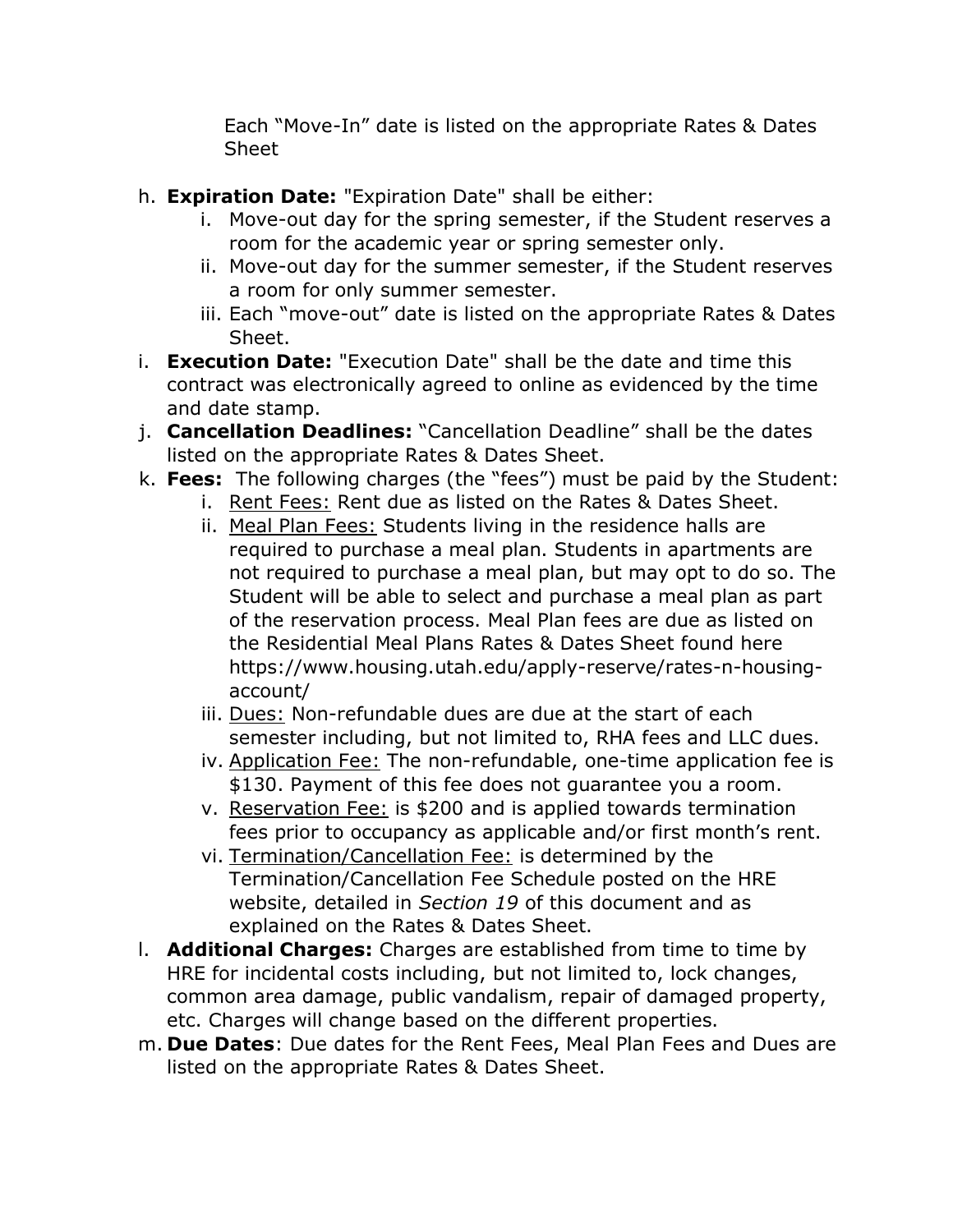- 2. **Use of the Room:** Upon the Commencement Date, HRE grants to the Student the right to use and occupy the Room assigned to the Student and the adjoining bath area (if applicable). The Student may also use the halls, corridors, living area, shared bathroom and other common areas within the building their Room is located. The Student accepts the Room "AS IS" and acknowledges that the Room and its furnishings are in good condition and repair. The Move-In Guide provides additional information and policies regarding the use of space.
- 3. **Term:** The term of this Agreement begins on the Term Commencement Date and ends on the Expiration Date.
	- i. Except as provided below, the Residence Halls are unavailable for occupancy during the Winter Break, May Break and August break (as defined on the Rates & Dates Sheet) and students will not have access to their Room.
		- a. Students who have signed up for the contract period following the May Break and/or August Break, and who pay an additional fee (per break), may remain in their Room for the May Break and/or August Break.
		- b. Students living in Shoreline Ridge, Benchmark Plaza, Downtown Commons, and Lassonde Studios (both apartment and residence hall spaces) may remain in their Room during Winter Break.
		- c. For an additional fee, students living in Kahlert Village may remain in their Room for Winter break.
		- d. Students living in Sage Point, Chapel Glen, Gateway Heights, and Officers Circle may stay at the University Guest House during Winter Break by signing up and paying for a room at the Guest House.
- 4. **Payment of Fees and Charges:** The Student agrees to pay all Fees as specified in the Summary of Terms. Housing and Meal plan fees are due on the same date as tuition. The Student may submit payment electronically through the Student's CIS account, or in person to the Cashier's Office. Payment plans can also be engaged as outlined by Income Accounting and Student Loan Services. Rent Fees and Meal Plan Fees are non-refundable except under limited circumstances as described in *Sections 19* and *Section 20* below. In addition to the Fees, the Student may also be subject to certain Additional Charges. Additional Charges, other Fees and notices will take place in your CIS tuition and housing bill account. Although HRE does not anticipate any change in the Fees, HRE reserves the right to adjust the Fees at any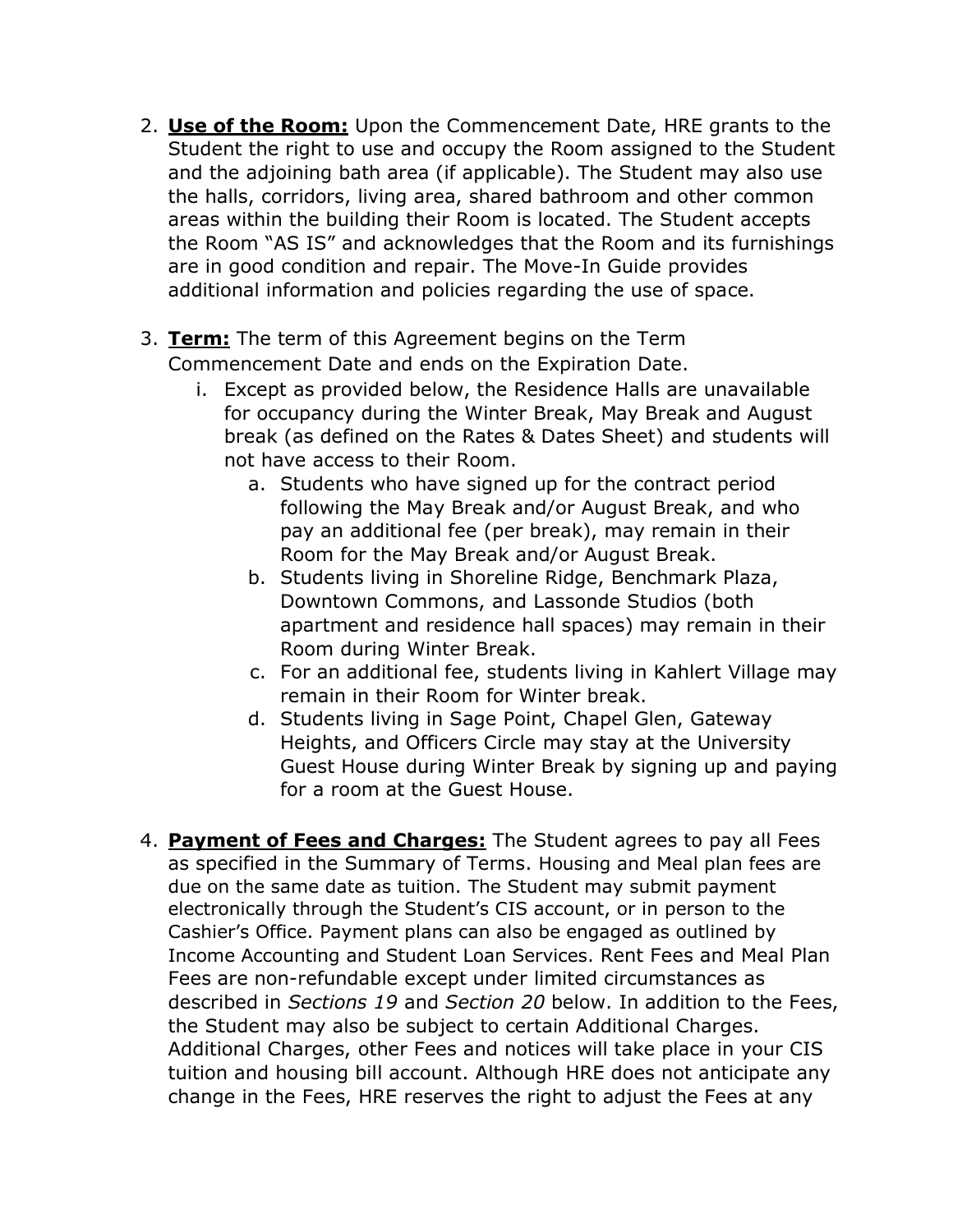time due to unforeseen circumstances, provided that HRE shall not increase the Fees to be paid by the Student under this Agreement by an amount greater than 5%, except as explicitly required by the University's President or its Board of Trustees.

- 5. **Application Fee and Reservation Fee:** The Application Fee is a nonrefundable, one-time fee. The Reservation Fee will be held by HRE (without interest) from the time the room is reserved until the Commencement Date, when it will be applied against the Rent Fee owed by the Student. If the Student has paid a reservation fee and cancels their contract, the reservation fee will be applied against the cancellation fee owed.
- 6. **Compliance with Laws, Policies and Rules:** Throughout the term of this Agreement, the Student shall comply with all applicable state and federal laws and all rules and policies of HRE and of the University. Without limiting the foregoing, the Student agrees to review and comply with all rules and policies stated on the HRE website [\(https://housing.utah.edu/living-the-u/resident-policies](https://housing.utah.edu/living-the-u/resident-policies-responsibilities-2/)[responsibilities-2/\)](https://housing.utah.edu/living-the-u/resident-policies-responsibilities-2/), the University of Utah Student Code, the Rates & Dates Sheet and all other applicable HRE and University policies. These same obligations apply to students placed in a temporary housing location for any reason. The Move-In Guide provides additional information and policies regarding expectations associated with living on campus.
- 7. **Conditions of Residence:** In addition to all other rules, conditions and policies applicable to the Student under this Agreement, the Student specifically acknowledges and agrees to abide by the following conditions:
	- i. **Registration as Student of University:** The Student must be a matriculated student of the University throughout the term of this Agreement. To be eligible to live in HRE Residence Halls and Apartments, the Student must be registered for a least one credit hour in the summer, 12 credits as an undergraduate in the Fall and Spring, or 6 credits as a graduate student in the Fall or Spring each reservation period they occupy their Room. The Student may appeal this requirement by filing for an exemption online<https://housing.utah.edu/apply-reserve/process/> If the Student drops below the minimum credit requirement, is suspended or dismissed from the University, or if the Student withdraws from the University, this Agreement will terminate. Under these circumstances, the Student may be eligible for a refund of some portion of the Fees as described in *Section 19*  below. The Student must notify HRE within 72 hours of dropping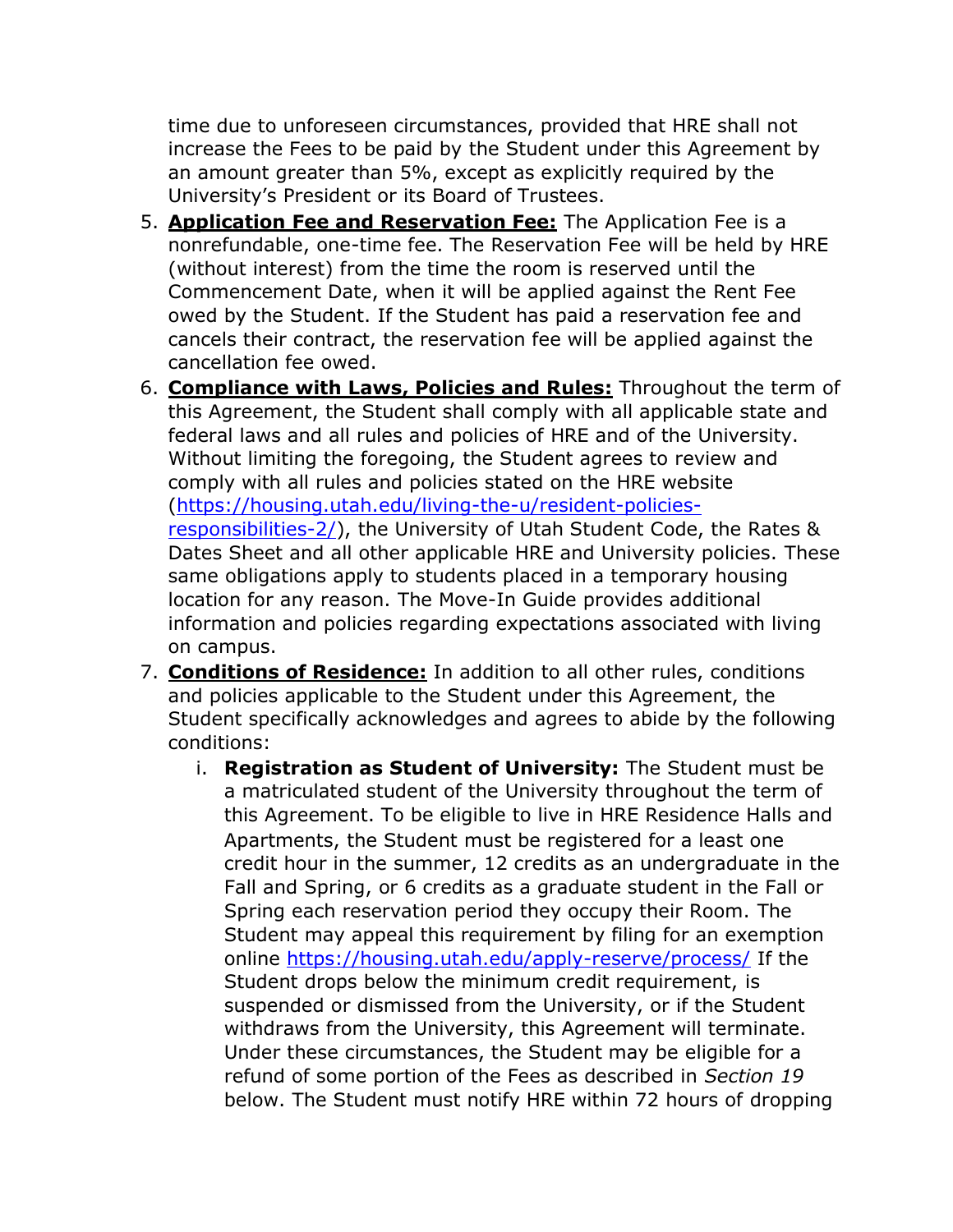below the minimum credit requirement or no longer being a registered student and take action to terminate this Agreement. The Student must vacate their Room within 72 hours of dropping below the minimum credit requirement, suspension, dismissal or withdrawal.

- 8. **Periods of Occupancy:** The Student may not check into their Room prior to the Commencement Date. The Student must check out of their Room with an authorized HRE representative on or before the Expiration Date. Students must also vacate their Room during breaks as provided in Paragraph 3 above. Failing to vacate as required will result in a daily penalty charge. In addition, HRE in conjunction with the State of Utah's Attorney General's Office, may begin eviction proceedings.
- 9. **Prohibition on Guests**: The Student shall not have any overnight guests in the Room, except as permitted by the policies detailed on the HRE website [https://housing.utah.edu/living-the-u/resident](https://housing.utah.edu/living-the-u/resident-policies-responsibilities-2/)[policies-responsibilities-2/](https://housing.utah.edu/living-the-u/resident-policies-responsibilities-2/)
- 10. **Entry by HRE**: HRE reserves the right to enter the Room at any time as necessary to perform the following functions:
	- i. To inspect and confirm the Student's compliance with the terms of this Agreement
	- ii. For the protection of health and safety
	- iii. For emergencies
	- iv. To perform maintenance, repairs, improvements, or energy conservation efforts as HRE deems necessary
	- v. When a staff member has knocked and been invited in
	- vi. When the door or window is open and a violation of Student Conduct Codes and/or University polices is in plain view.
	- vii. Additionally, access will be granted to any law enforcement officer possessing a valid search or arrest warrant.

HRE will make reasonable efforts to provide advance notice of any entry, except under emergency circumstances.

11. **Personal Property:** The Student shall be solely responsible for safe keeping of the Student's personal property in the Room and the HRE Facilities. HRE assumes no responsibility or liability whatsoever for any loss, destruction or damage to personal property of the Student, unless such loss is due to the sole negligence of HRE. The Student is advised to purchase a separate policy of "renters insurance" or other property insurance covering personal property of the Student.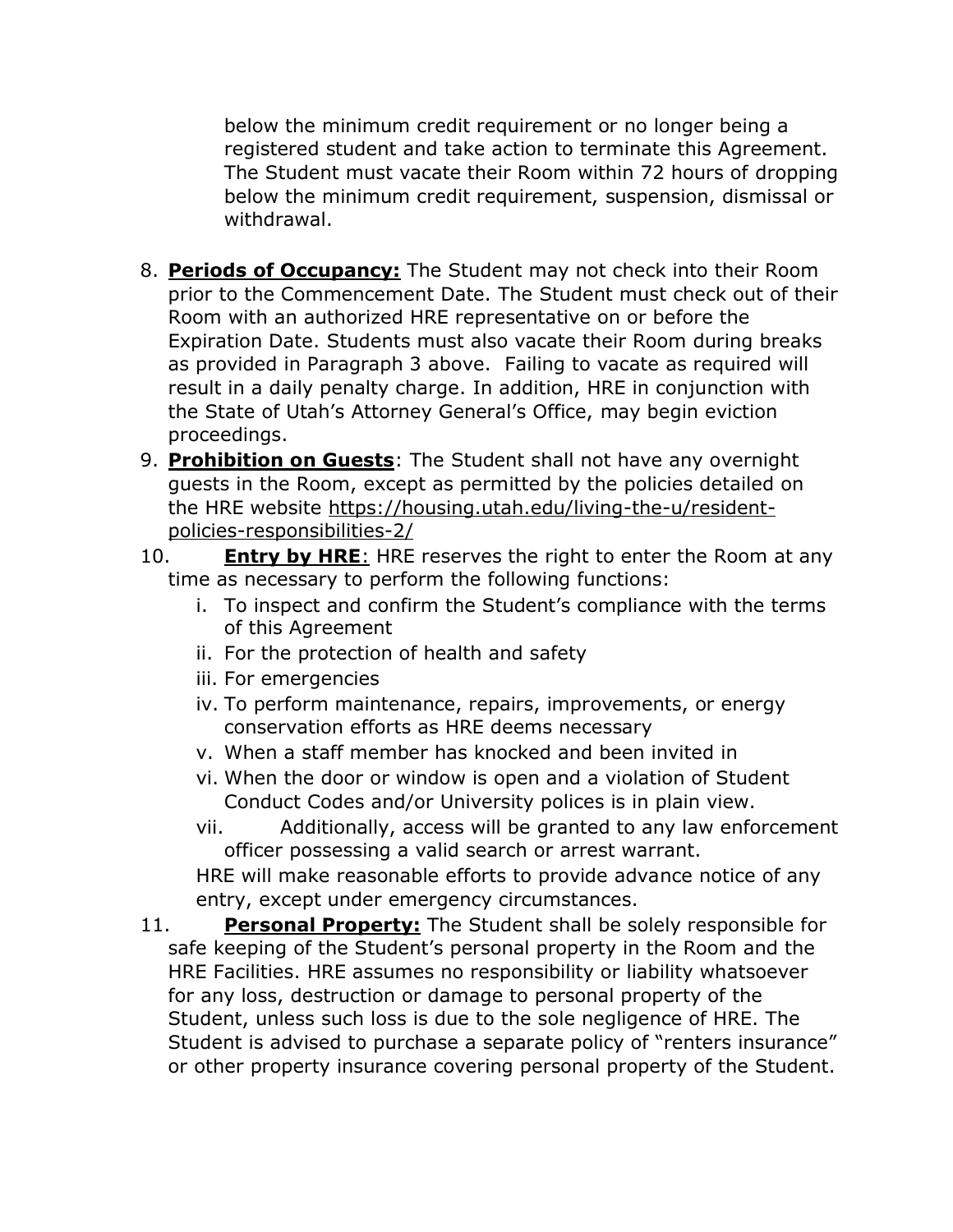The Student shall remove all personal property from the Room and HRE Facilities on or before the Expiration Date. Any personal property belonging to the Student remaining in the Room or on HRE Facilities premises after the Expiration Date shall be deemed abandoned by the Student and may be disposed of by HRE at the Student's expense. HRE may, at any time, enter the Room and remove any personal property of the Student which creates a nuisance, is hazardous or is otherwise prohibited by this Agreement or University policies.

- 12. **Health and Safety:** The Student shall not use the Room or HRE Facilities in any manner which may cause a nuisance, fire hazard or other risk to health and safety of residents or engage in activity that may be disruptive to other residents. For these reasons smoking, pets (other than fish in a 10 gallon tank or smaller), explosives, weapons (except as permitted by Utah law), water furnishings, and other items presenting a risk to health or safety (as determined in HRE's sole discretion) are not permitted in the Room or HRE Facilities. Emotional support animals are allowed only as an approved accommodation through the Center for Disability and Access to residents with disabilities. The Student, at all times, shall abide by all fire and safety regulations of the University and other governing authorities.
- 13. **Condition of Room and Damage to University Property:** The Student shall maintain the Room in a clean, sanitary and orderly condition throughout the term of this Agreement. The Student shall not make any repairs or alterations to the Room, its furnishings or fixtures or the HRE Facilities without the prior written consent of HRE. The Student shall promptly report any damage to the Room or the HRE Facilities to HRE.
- 14. **Return of Room:** Upon termination of this Agreement, the Student shall complete all HRE checkout procedures and return the Room, the HRE Facilities and all University property (including, but not limited to, all furnishings, internet access ports and keys) to the University in the same condition as received by the Student (normal wear and tear excepted). The Student shall pay any costs to clean, repair, replace or restore the Room and/or other University property to the extent such damage is caused by the Student or the Student's guests. Damage that occurs in common areas will be assessed to the person(s) responsible for the damage or may be divided among all occupants of the suite/apartment if the responsible party cannot be identified.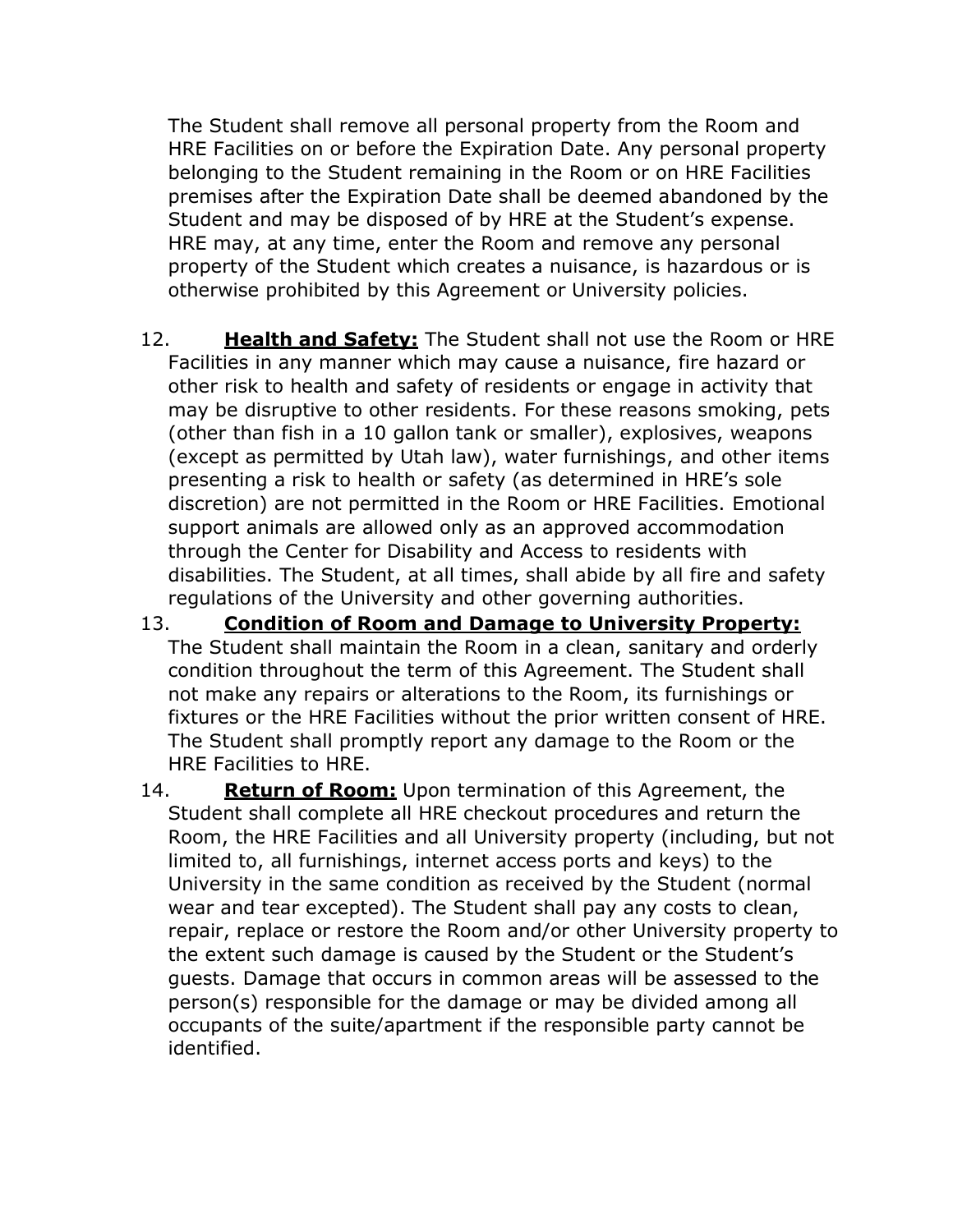- 15. **Business Activities:** The Student shall not conduct any business or other commercial activities within the HRE Facilities without HRE, and if required an academic partner's, written consent.
- 16. **Services Provided:** HRE shall provide electricity, gas, water, sewer, and trash. HRE also provides technology connections (i.e. internet), however, services may vary by location. These items are included in the Rent Fees. The Student shall not be entitled to any refund of Fees and University shall not be liable to the Student for any damage to persons or property that may arise as a result of any interruption or non-continuation of such utilities, including, but not limited to, damage to computers, appliances, equipment or other devices. Services do vary based on the property location. Not all locations provide the same services and/or fees.
- 17. **Room and Roommate Assignments:** The Student may request a room assignment. However, HRE makes no guarantee regarding the Student's assignment to any HRE Facilities, Room or roommate. HRE reserves the right to make room and roommate assignments as HRE deems necessary. Room assignments may be denied, reassigned or canceled by HRE at its discretion and at any time for reasons of health, safety, discipline, optimization of space or other reasons. Reassignment may include accommodations within the community such as the University Guest House or off-campus hotel. All room assignment changes must be approved in advance by HRE. If the Student changes room assignments without approval from HRE, the Student will be assessed a penalty charge up to \$150 and will be required to move back to the assigned Room. No room assignment changes will be allowed during the first two weeks and/or last two weeks of each semester, unless specifically authorized.
- 18. **Meal Plans:** All students residing in Residence Halls are required to participate in a University Dining Services Plan. Rules and policies regarding participation in the Dining Services Plan are set forth in the Residential Meal Plan Rates & Date Sheet. Students in Apartments have the option of choosing a meal plan. Exempted meal plans are pro-rated based on a daily rate starting with the date of exemption approval.
- 19. **Termination by Student:** The Student must provide HRE with written or electronic notice (as provided in *Section 34*) of any intent to terminate this Agreement. Except as provided below, termination prior to the end of Term of this Agreement shall result in the following:
	- i. The obligation to pay a prorated portion of Rent Fees and Meal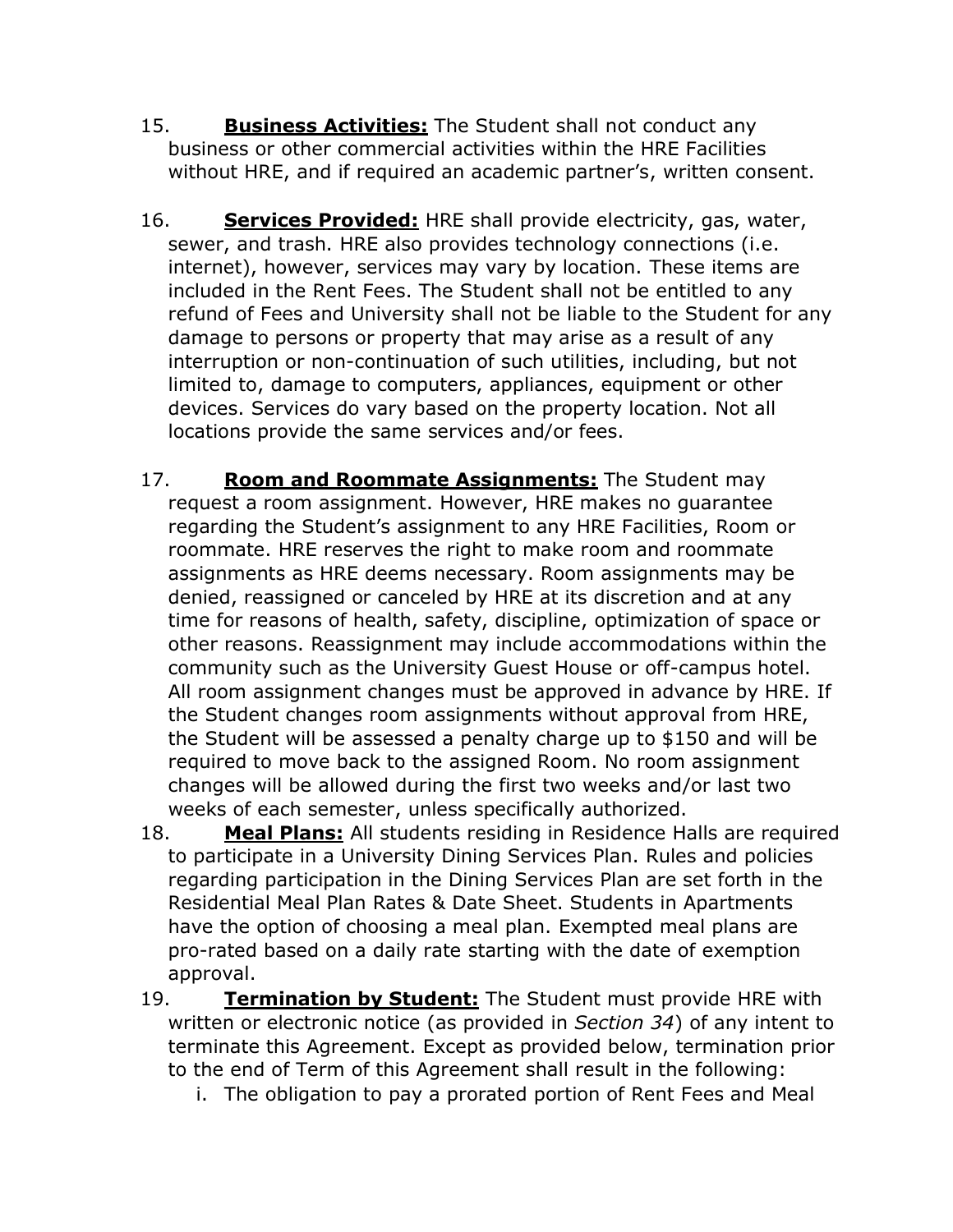Plan Fees through the date that the Student vacates the Room

- ii. Pay a Termination Fee as determined by the Termination Fee Schedules provided on HRE's website [https://housing.utah.edu/moving-in-out/moving-out/.](https://housing.utah.edu/moving-in-out/moving-out/) If the Student fails to vacate their room by a date agreed upon with HRE they will also be assessed an additional daily penalty charge of \$100/day and the formal eviction process will begin.
- iii. Please note that HRE does not prorate Rent Fees or Meal Plan Fees during the last two weeks of each semester.
- 20. **Withdrawal and Cancellation Fees and Schedule:** For students who submit a contract withdrawal or contract cancellation, fees may apply. A detailed schedule of fees can be found on Housing & Residential Education's website, [https://housing.utah.edu/moving-in](https://housing.utah.edu/moving-in-out/moving-out/)[out/moving-out/.](https://housing.utah.edu/moving-in-out/moving-out/) If the Student withdraws from the University, HRE will verify the enrollment status of the Student with the University to confirm the appropriate contract termination type was selected. If the Student did not check in or does not occupy their Room 10 days after Commencement Date, the contract will be terminated.

The Student may terminate this Agreement under the following circumstances and conditions:

- a. For any reason within 72 hours from the date and time of reservation (reservation fee refunded).
- b. At any time up to the first Cancellation Deadline (Fall Semester-May 1, Spring Semester-December 1 (reservation fee refunded, no Termination Fee).
- c. If the Student withdraws as a matriculated student from the University at the completion of a Term (fall semester, etc.). The Student must provide HRE with 30 days' notice before the last day of the Term. If 30 days' notice is not provided, the Student will be charged a \$580 Termination Fee. Students terminating their contract after the fall semester must vacate their room no later than the designated moveout day on the Rates & Dates Sheet.
- d. If the Student withdraws as a matriculated student from the University during the Term. To avoid a \$580 Termination Fee, the Student must provide HRE with 30 days' notice of their withdrawal and move-out date.
- e. If the Student marries. To avoid a \$580 Termination Fee, the Student must terminate this Agreement and provide required proof of marriage to HRE with at least 30 days' notice of move-out date.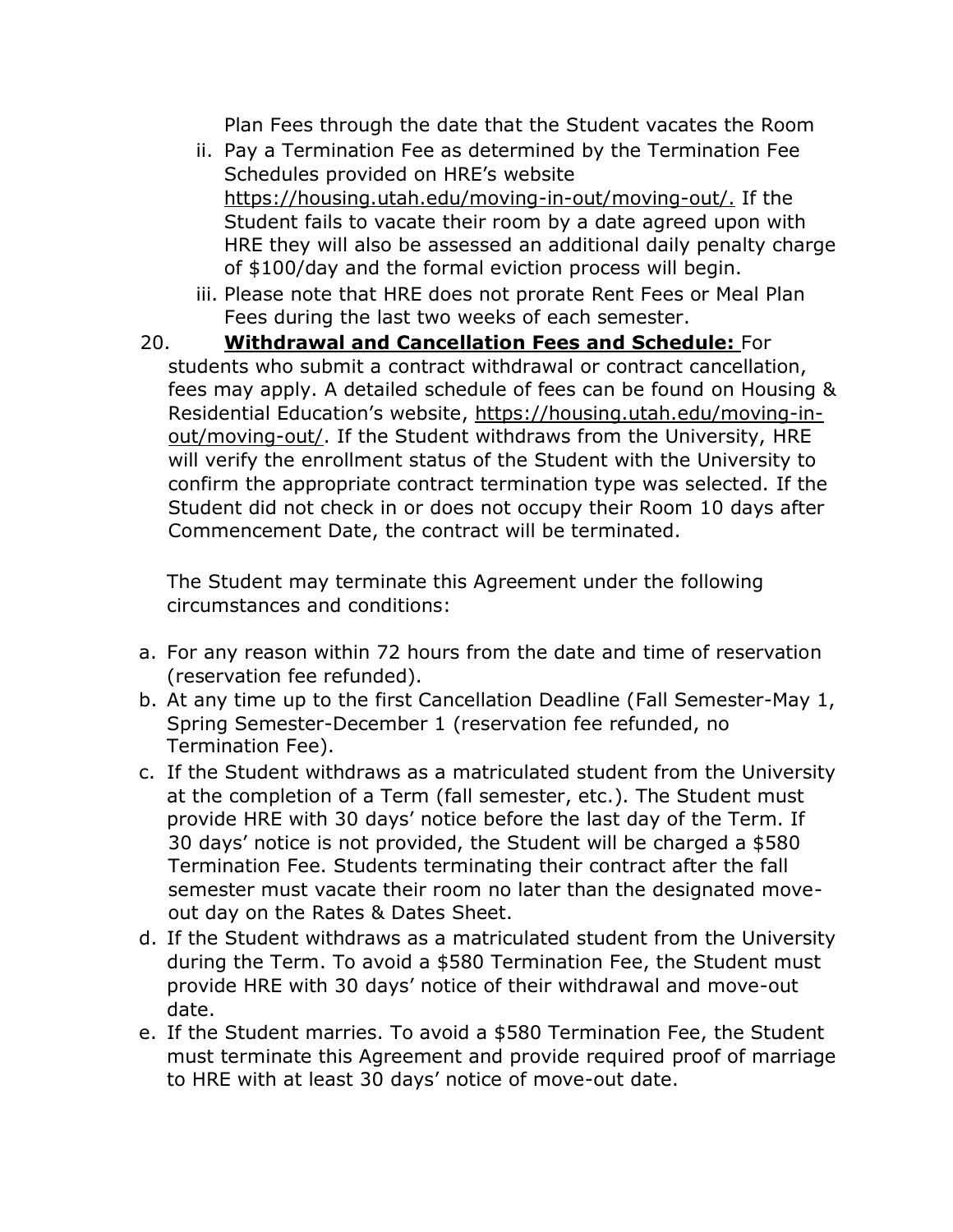- f. If the Student is called to active duty by the military. To avoid a \$580 Termination Fee, the Student must terminate this Agreement and provide proof of deployment to HRE with at least 30 days' notice of move-out date.
- g. If the Room becomes uninhabitable due to fire or other casualty not resulting from the negligence or intentional action of the Student. The Student shall not be entitled to a refund of the non-refundable Fees or to any Fees owing up to the date the room becomes uninhabitable.
- h. For reasons other than those specified in *Section 20*(a-g) above upon submission of a Termination Request to HRE. HRE, within its sole discretion, may waive some or all of the Cancellation Fee. Unless waived, the Student shall pay the Cancellation Fee as outlined according to HRE's fee schedule located on HRE's website. Students who have pending conduct charges will be responsible for the entire Contract Cancellation Fee if they are evicted as part of their sanction. Students terminating their contract at the end of the Fall Semester must vacate their room no later than the designated move-out date on the Rates & Dates sheet for the Fall Semester. If the Student fails to terminate contract or fails to vacate the room in a timely fashion, as provided above, none of the foregoing circumstances will relieve the Student of the obligation to pay the Cancellation Fee.
- 21. **Appeal:** The Student may appeal HRE's determination concerning an early termination of this Agreement by submitting a "Contract Appeal" form within 30 days of the date that the Student vacated their Room. To succeed on appeal, the Student must satisfy one of the specified reasons stated on the appeal form. Instructions for filing an appeal can be found here:

<https://housing.utah.edu/moving-in-out/moving-out/>

## 22. **Termination by HRE:**

- i. HRE may terminate this Agreement for cause under the following circumstances
	- a. The Student fails to comply with any material term of this Agreement, including, but not limited to, failure to pay Fees or failure to comply with any of the policies, procedures and requirements incorporated herein.
	- b. The Student abandons or otherwise fails to consistently occupy the Room (fails to occupy for a 10-day period and/or fails to pick up the key) during the term hereof.
- ii. In the event HRE terminates this Agreement for cause, HRE shall have no obligation to refund any Fees or other amounts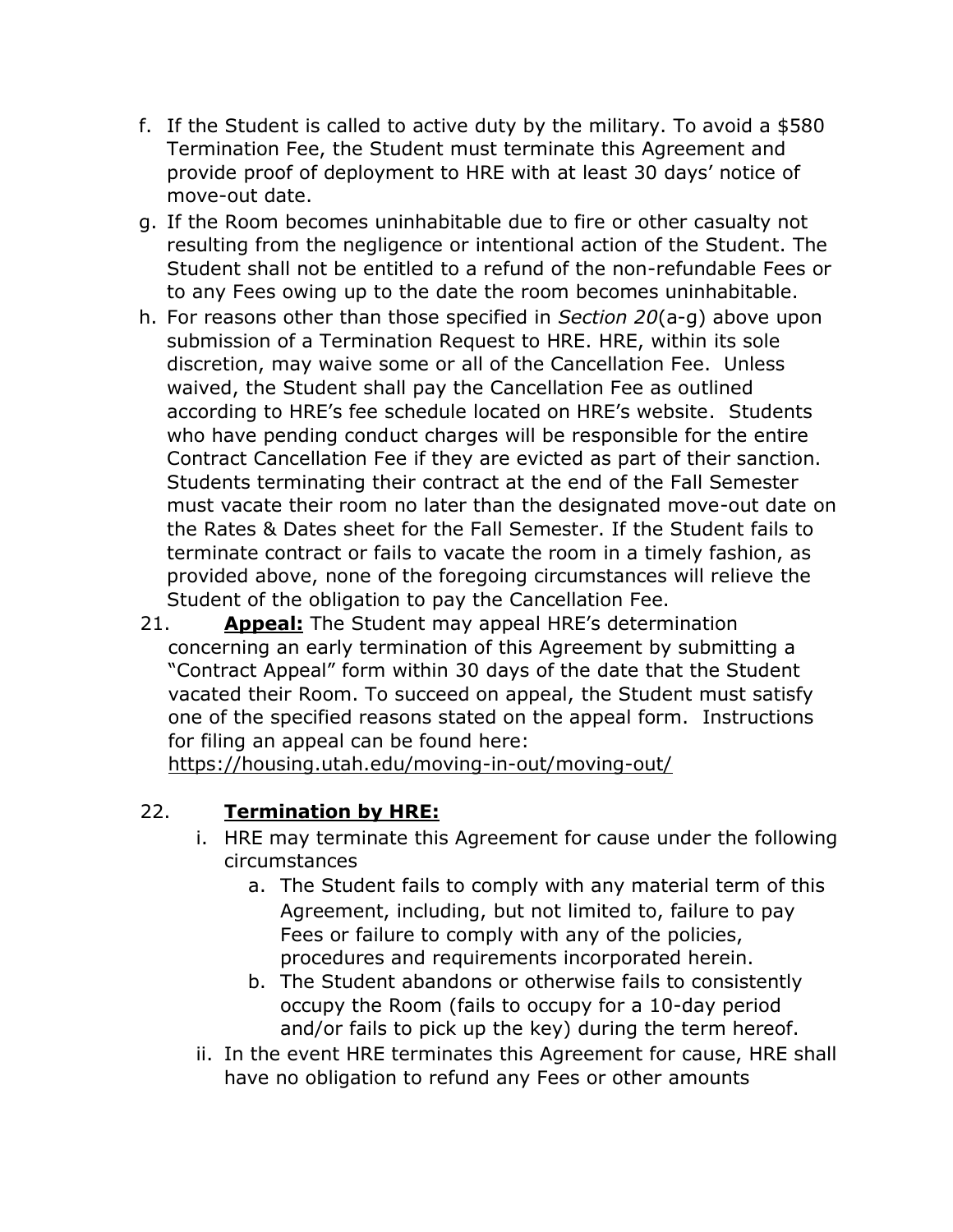previously paid by the Student, and HRE may take any or all of the following actions:

- a. If the Student fails to occupy (whether they are a registered University student or not), the Student will be charged the prorated housing and/or meal plan through the end of the ten day period and will be assessed the Agreement Termination Fee.
- b. If the Student has occupied the Room, order the Student to vacate. If the Student fails to timely vacate the Room, proceed with eviction of the Student pursuant to applicable laws of the State of Utah and University policies.
- c. Recover all Fees, damages and other amounts owed by the Student, including attorney's fees and costs associated with an eviction or collection.
- d. Utilize any and all other available remedies, including equitable and legal, judicial and/or administrative relief.
- e. Refer the Student to the Dean of Student's Office for discipline under the Student Code.
- f. Deny the Student any future request for University housing.
- iii. HRE may terminate this Agreement, without cause, if the Room or HRE Facilities become uninhabitable due to fire or other casualty, for purposes of public health or safety, or for other reasons outside of HRE's reasonable control. If HRE terminates this Agreement without cause and the Student has complied with all material terms of this Agreement, HRE shall return Fees paid by the Student (except non-refundable Fees) on a prorated basis.
- 23. **Assignment and Subletting:** The Student shall not assign, sublease or transfer any interest in this Agreement to any person without HRE's prior written consent. Any assignment of the Student's interest in this Agreement will not release the Student of the Student's obligations hereunder.
- 24. **Uncontrollable Circumstances:** The University shall not be in default of this Agreement if delays in or failure of performance shall be due to circumstances beyond the reasonable control of the University. Such circumstances shall include, but are not limited to, acts of government or similar authorities, public health emergency, fire, flood, terrorism, earthquakes, weather, riot, civil disturbance, police action or similar events beyond the University's reasonable control. In the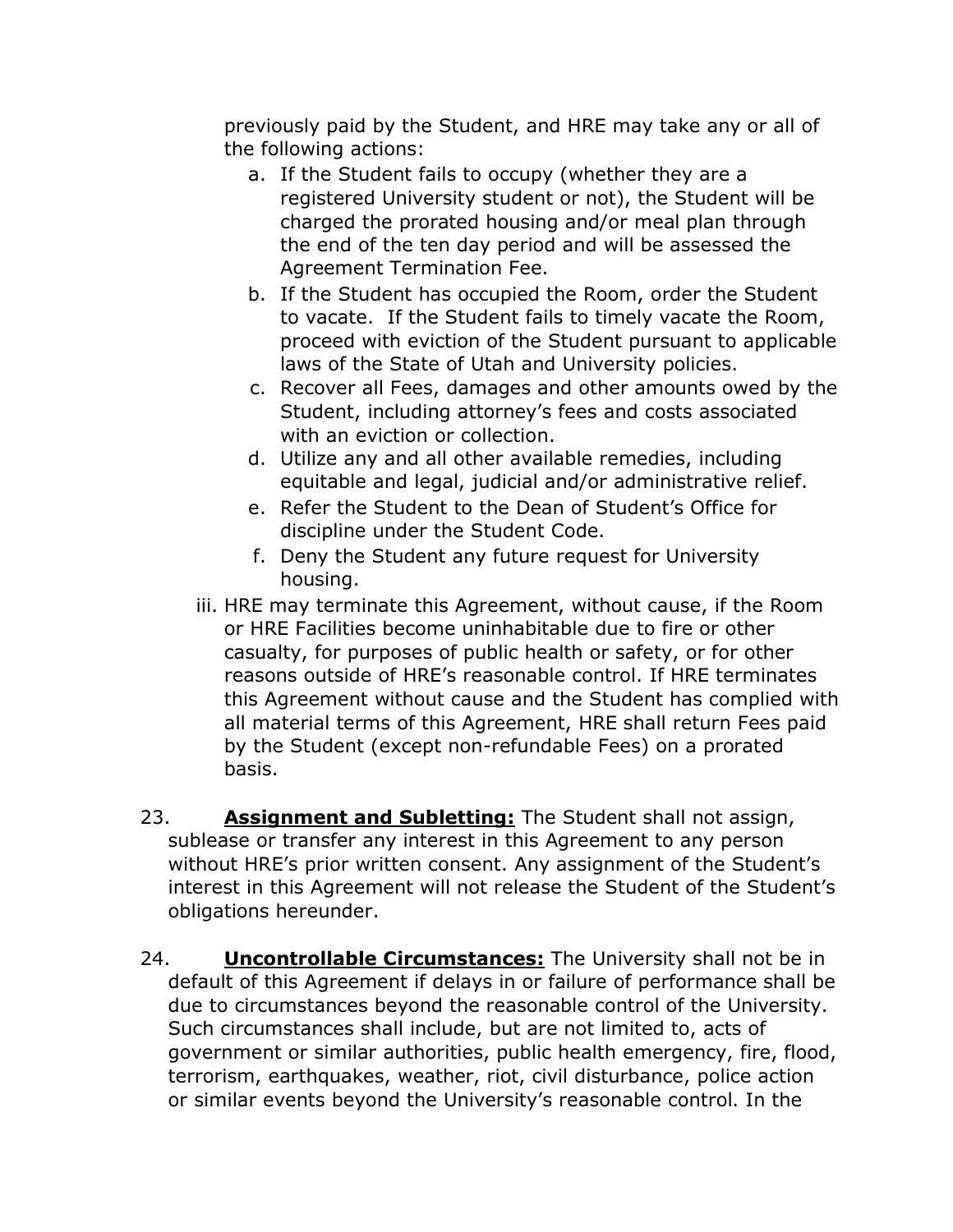event of an uncontrollable circumstance, the University shall immediately notify the Student and shall resume performance of its obligations immediately upon cessation of the uncontrollable circumstance.

- 25. **Limitation of Liability:** The University and HRE will not be responsible for any personal injury or damage to property of the Student caused by roommates, other students, guests or any other third party.
- 26. **Indemnification:** The Student shall indemnify, defend and hold harmless the University and HRE from and against any and all liabilities, claims and damages involving personal injury, death or damage to property arising from any act or omission, negligence, willful misconduct of the Student or the Student's guests or invitees, in connection with the Student's use of the Room and HRE Facilities or the Student's breach of this Agreement or violation of any laws or policies of the University.
- 27. **Photographs:** The Student agrees to allow the University to use photographs of the Student and the Room for University's promotional purposes and such other purposes as University deems appropriate.
- 28. **Dispute Resolution:** The Student may appeal a refund decision by submitting a letter of appeal to HRE. All other disputes shall be resolved according to the processes set forth on the HRE website and all other applicable University policies and procedures.
- 29. **Attorney Fees and Collection Costs:** If the Student defaults in the performance or non-performance of any obligations under this Agreement, the Student shall pay all eviction costs, collection costs, court costs and attorney fees incurred by the University in enforcing its rights under this Agreement as a result of any such breach by the Student. Financial holds are maintained on student records until the Student's financial obligation to the University is resolved.
- 30. **Entire Agreement:** This Agreement, its exhibits, attachments and all regulations and policies referenced herein constitute the entire Agreement regarding the subject matter hereof. No promise, representation or warranty not included in this Agreement has been or is relied upon by any party.